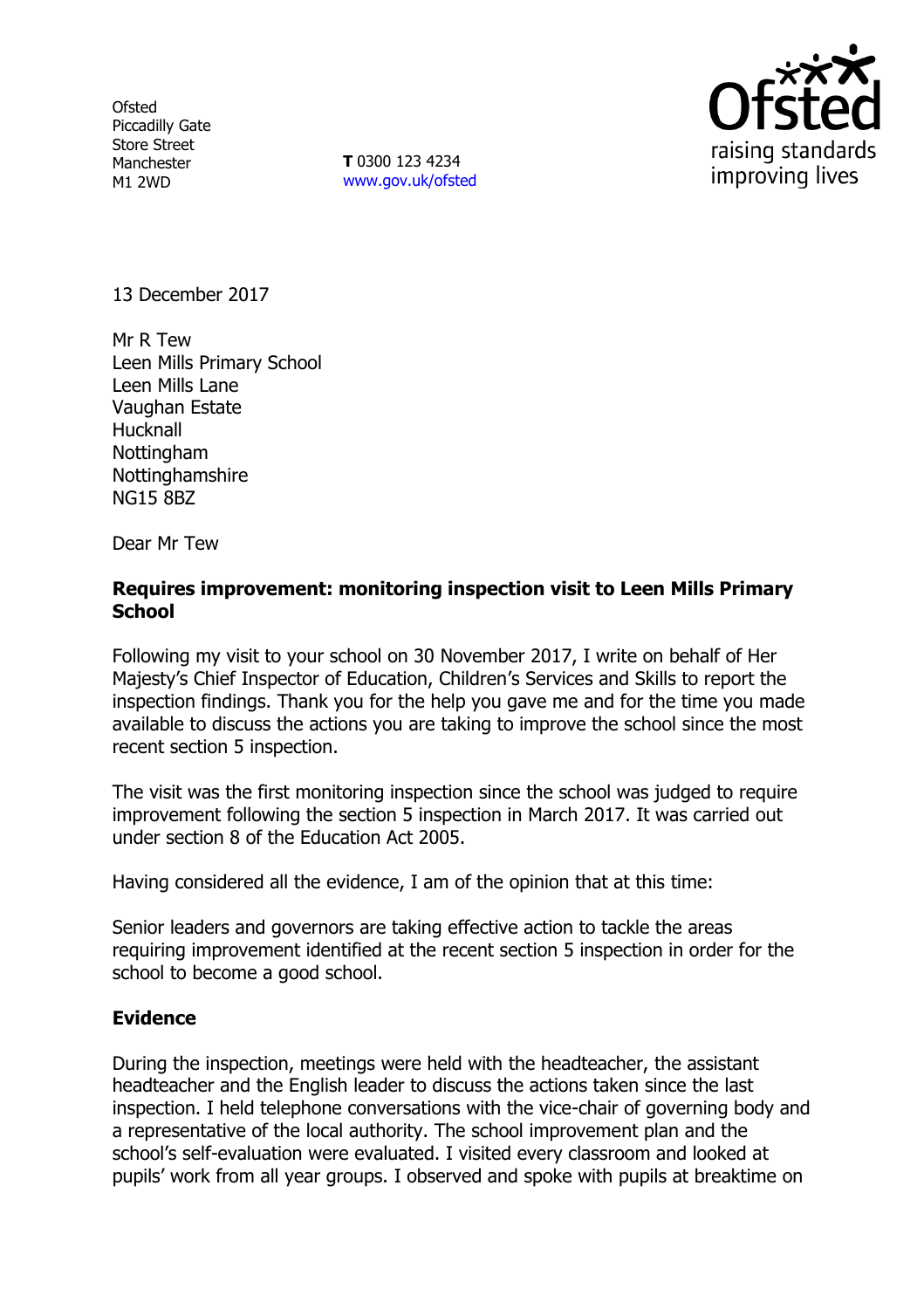

the key stage 1 playground and met a group of pupils from key stage 2. I reviewed minutes from the meetings of the governing body, the findings from the external review of pupil premium funding and reports from the local authority. I also reviewed documents related to attendance and safeguarding.

### **Context**

A new leader for the early years was appointed in September 2017. In addition, a Year 5 teacher was appointed. The deputy headteacher is on maternity leave. Her leadership role is being covered by the assistant headteacher and two other teachers with leadership responsibilities.

### **Main findings**

You and your leadership team are leading the school well. You have acted quickly and effectively on the areas for improvement identified at the last inspection. The quality of teaching is improving and pupils, including disadvantaged pupils, are making better progress.

The assistant headteacher has a secure overview of how well all pupils are achieving in the school. She now shares this information with all other leaders and teachers. If pupils are not on track to make the progress that is expected of them, their needs are discussed and appropriate action is taken to accelerate their progress. Leaders hold regular meetings with teachers about the pupils' progress and review pupils' work to check if pupils are making good progress. Consequently, all staff have a good understanding of the next areas for improvement to increase the progress of pupils.

You have responded well to the findings of the external review of pupil premium funding for disadvantaged pupils. You have increased the challenge in lessons for all pupils. In addition, you have increased the amount of assessments for disadvantaged pupils to check more frequently their knowledge of times tables, their spelling age and their reading age. You use this information to plan appropriate intervention groups to meet their needs and boost their progress. Finally, you are checking the quality of the intervention groups to ensure that the funding is being used well. The school's pupil tracking information shows that most disadvantaged pupils are making good progress. However, not enough disadvantaged pupils are making accelerated progress to achieve highly.

The lower-attaining pupils are making good progress. Teachers are mostly correcting pupils' misconceptions to enable pupils to learn quickly. This group of pupils made good progress in reading, writing and mathematics, through key stage 2 in 2017, compared to other pupils nationally who had the same prior attainment at the end of key stage 1. Scrutiny of current pupils' work shows that the less able pupils are continuing to make good progress.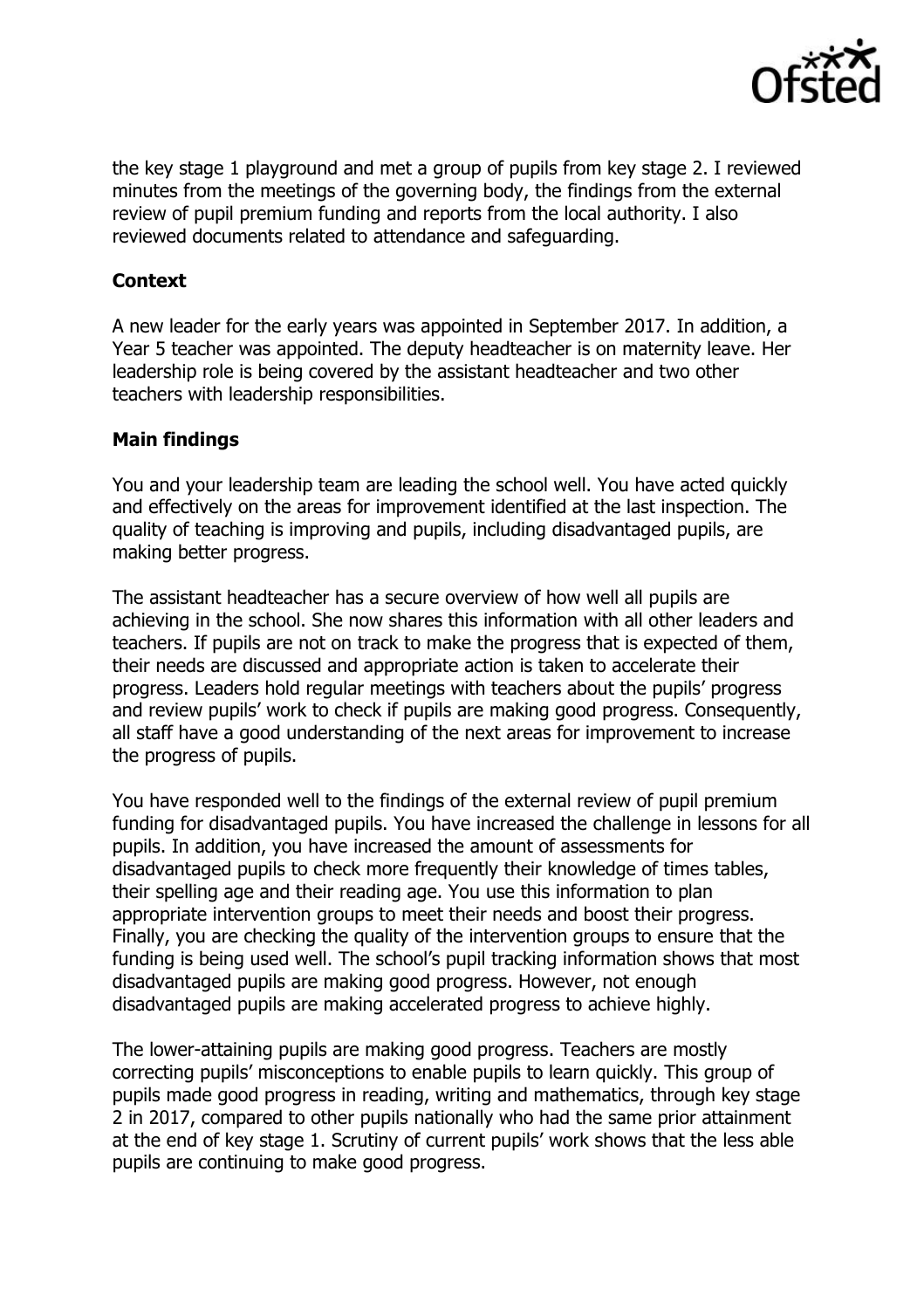

The provisional results of the end-of-key-stage-2 assessments in 2017 showed all pupils are making better progress. The progress of pupils in reading, writing and mathematics was in the top 40% of all schools nationally. Disadvantaged pupils made broadly average progress except in mathematics, where progress was better. However, the proportion of pupils who attained highly at the end of key stage 2 was lower than other pupils nationally in every subject, particularly in writing and mathematics. Similarly, the proportion of pupils who attained highly at the end of key stage 1 in 2017 was lower in reading and writing than for other pupils nationally, but the same in mathematics.

Scrutiny of current pupils' work shows that teachers are challenging the most able pupils in Years 5 and 6. One Year 6 pupil wrote in a diary extract from the Crimean War, 'As I am writing this, I think of the horror I have experienced. I look up at the incandescent moon and think how lucky I am.' In Year 5, teachers provide many opportunities for pupils to express their thoughts about their reading to develop their inference skills. However, these opportunities are not as prevalent in Years 3 and 4.

In mathematics, pupils are being asked to explain their thinking mathematically to show a deep understanding of the concepts they are learning. However, they do not get enough opportunities to demonstrate their thinking. In addition, some most-able pupils feel the work is too easy for them and does not make them think hard.

Pupils in Years 1 and 2 are being challenged. Pupils In Year 1 had to estimate the capacity of containers and explain their estimate. They had to use their knowledge of the capacity of other containers to give an appropriate estimate. Most pupils succeeded to give a realistic estimate. Pupils are making good progress in their books. Occasionally, teachers are not correcting pupils' misconceptions and their progress slows.

The governing body has a good understanding of the school's strengths and areas for improvement. Governors regularly come into school and focus their visits on the areas for improvement. Minutes of the governing body meetings show that governors asking pertinent questions to school leaders about the progress of pupils.

# **External support**

The school has received good support from the local authority adviser. He has supported the school to identify the key areas for improvement and quality assured leaders' judgements about the quality of teaching. The local authority brokered support from Fairfield Primary Academy. This has enabled the school to improve the quality of leadership and teaching at the school. The headteacher from Fairfield has worked with leaders at all levels at the school to support and challenge them in their roles. In addition, leaders have visited other outstanding schools to improve teaching and learning. Teachers moderate pupils' work with teachers from Fairfield and from other schools to check the accuracy of the school's assessments. You are